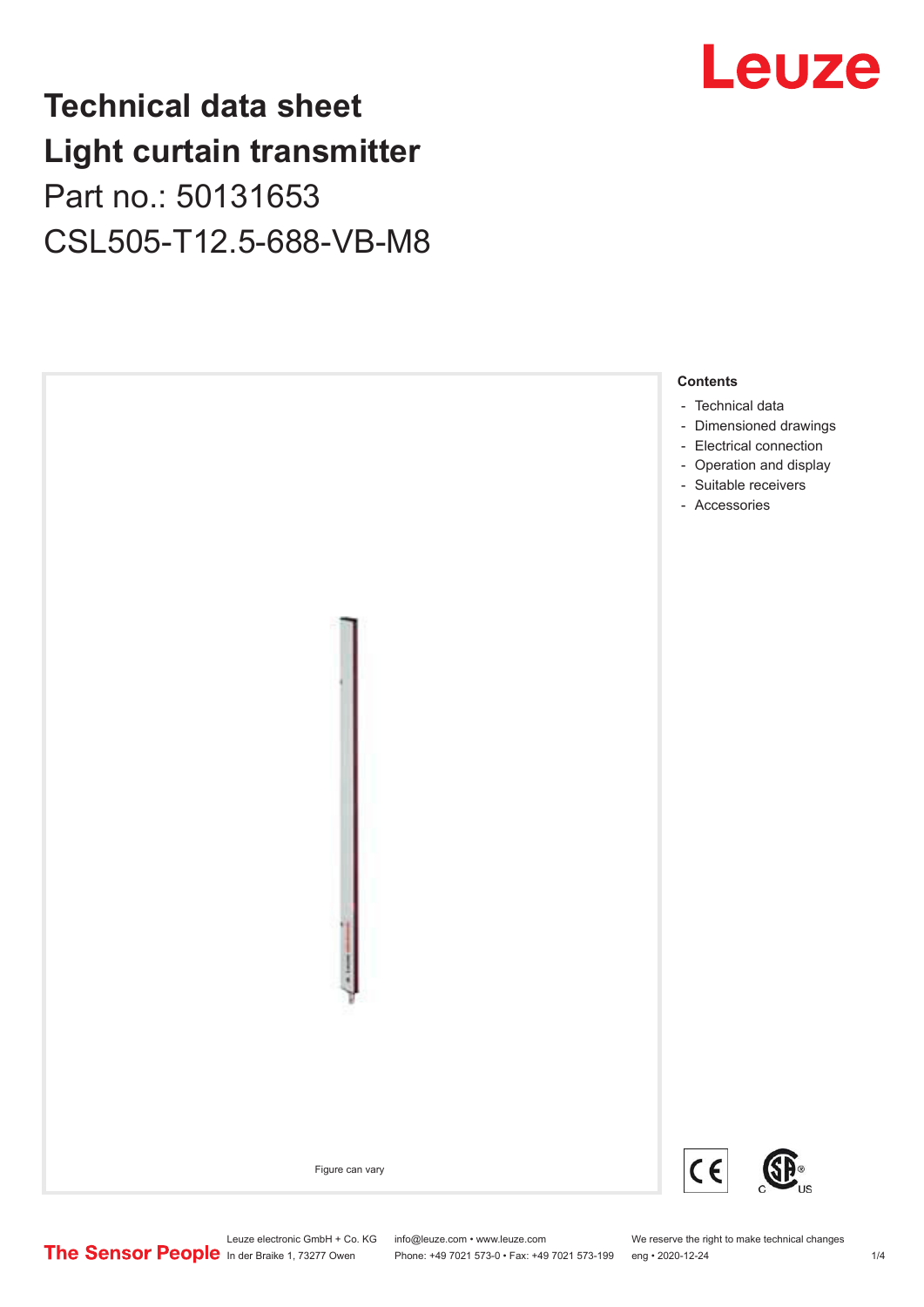### <span id="page-1-0"></span>**Technical data**

# Leuze

| <b>Basic data</b>                        |                                                      |
|------------------------------------------|------------------------------------------------------|
| <b>Series</b>                            | 505                                                  |
| <b>Operating principle</b>               | Throughbeam principle                                |
| Device type                              | Transmitter                                          |
| <b>Application</b>                       | Precise object detection                             |
| <b>Special version</b>                   |                                                      |
| <b>Special version</b>                   | Crossed-beam scanning                                |
|                                          | Diagonal-beam scanning                               |
|                                          | Parallel-beam scanning                               |
| <b>Optical data</b>                      |                                                      |
| <b>Operating range</b>                   | Guaranteed operating range                           |
| <b>Operating range</b>                   | 0.35m                                                |
| <b>Measurement field length</b>          | 587.5 mm                                             |
| Number of beams                          | 48 Piece(s)                                          |
| <b>Beam spacing</b>                      | 12.5 mm                                              |
| <b>Light source</b>                      | LED, Infrared                                        |
| <b>LED light wavelength</b>              | 860 nm                                               |
| <b>Measurement data</b>                  |                                                      |
|                                          |                                                      |
| Minimum object diameter                  | 15 mm                                                |
| <b>Electrical data</b>                   |                                                      |
| <b>Protective circuit</b>                |                                                      |
|                                          | Inductive protection<br>Polarity reversal protection |
|                                          | Short circuit protected                              |
|                                          |                                                      |
| Performance data                         |                                                      |
| Supply voltage U <sub>B</sub>            | 18  30 V, DC                                         |
| <b>Connection</b>                        |                                                      |
| <b>Number of connections</b>             | 1 Piece(s)                                           |
|                                          |                                                      |
| <b>Connection 1</b><br><b>Function</b>   |                                                      |
|                                          | Deactivation input                                   |
|                                          | Voltage supply<br>Connector                          |
| Type of connection<br><b>Thread size</b> | M <sub>8</sub>                                       |
|                                          | Male                                                 |
| <b>Type</b><br><b>Material</b>           | Metal                                                |
| No. of pins                              | 4-pin                                                |

#### **Mechanical data**

| Design                         | Cubic                  |
|--------------------------------|------------------------|
| Dimension (W x H x L)          | 10 mm x 760 mm x 27 mm |
| <b>Housing material</b>        | Metal                  |
| <b>Metal housing</b>           | Aluminum               |
| Lens cover material            | Plastic                |
| <b>Housing color</b>           | Silver                 |
| Type of fastening              | Through-hole mounting  |
| <b>Operation and display</b>   |                        |
| Type of display                | LED                    |
| <b>Number of LEDs</b>          | 1 Piece(s)             |
| Type of configuration          | Software               |
|                                | Via pin assignment     |
| <b>Environmental data</b>      |                        |
|                                |                        |
| Ambient temperature, operation | $-30$ 50 °C            |
|                                |                        |
| Ambient temperature, storage   | $-4065 °C$             |
| <b>Certifications</b>          |                        |
| Degree of protection           | IP 65                  |
| <b>Protection class</b>        | Ш                      |
| <b>Classification</b>          |                        |
| <b>Customs tariff number</b>   | 90314990               |
| eCl@ss 5.1.4                   | 27270910               |
| eCl@ss 8.0                     | 27270910               |
| eCl@ss 9.0                     | 27270910               |
| eCl@ss 10.0                    | 27270910               |
| eCl@ss 11.0                    | 27270910               |
| <b>ETIM 5.0</b>                | EC002549               |
| <b>ETIM 6.0</b>                | EC002549               |

Leuze electronic GmbH + Co. KG info@leuze.com • www.leuze.com We reserve the right to make technical changes ln der Braike 1, 73277 Owen Phone: +49 7021 573-0 • Fax: +49 7021 573-199 eng • 2020-12-24 2/4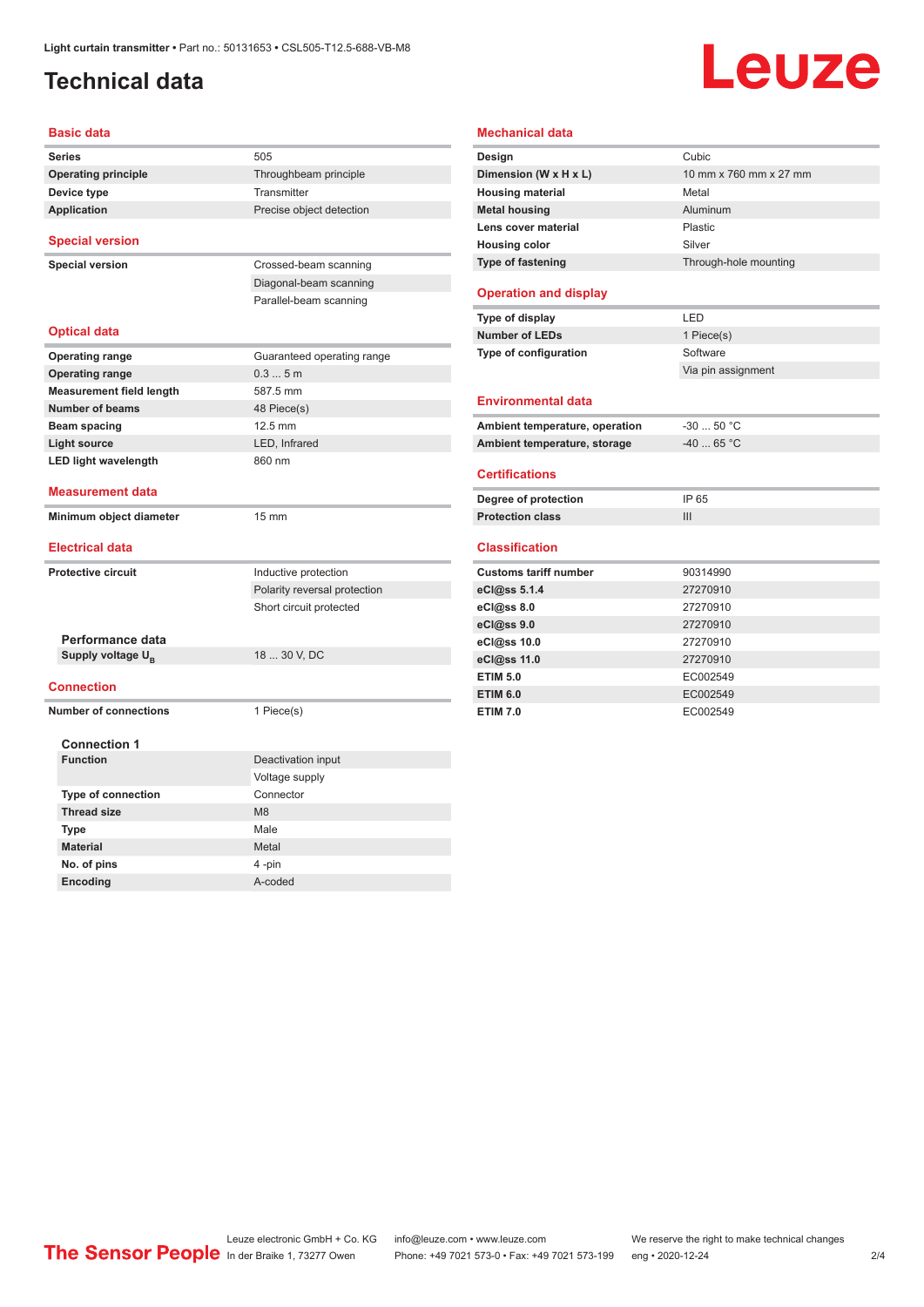#### <span id="page-2-0"></span>**Dimensioned drawings**

Leuze

All dimensions in millimeters



Observe the exact dimensions in the chapter "Technical data, dimensioned drawings" in the operating instructions.

#### **Electrical connection**

**Connection 1**

| <b>Function</b>    | Deactivation input |
|--------------------|--------------------|
|                    | Voltage supply     |
| Type of connection | Connector          |
| <b>Thread size</b> | M <sub>8</sub>     |
| <b>Type</b>        | Male               |
| <b>Material</b>    | Metal              |
| No. of pins        | 4-pin              |
| Encoding           | A-coded            |

#### **Pin Pin assignment**

|                      | V+              |
|----------------------|-----------------|
| $\overline{2}$       | n.c.            |
| $\overline{ }$<br>ر. | GND             |
| $\overline{4}$       | IN <sub>1</sub> |
|                      |                 |

#### **Operation and display**

| LEI | <b>Nienlaw</b> | <b>Meaning</b><br>--- <del>-</del> ----- |
|-----|----------------|------------------------------------------|
|     | Off            | Off                                      |